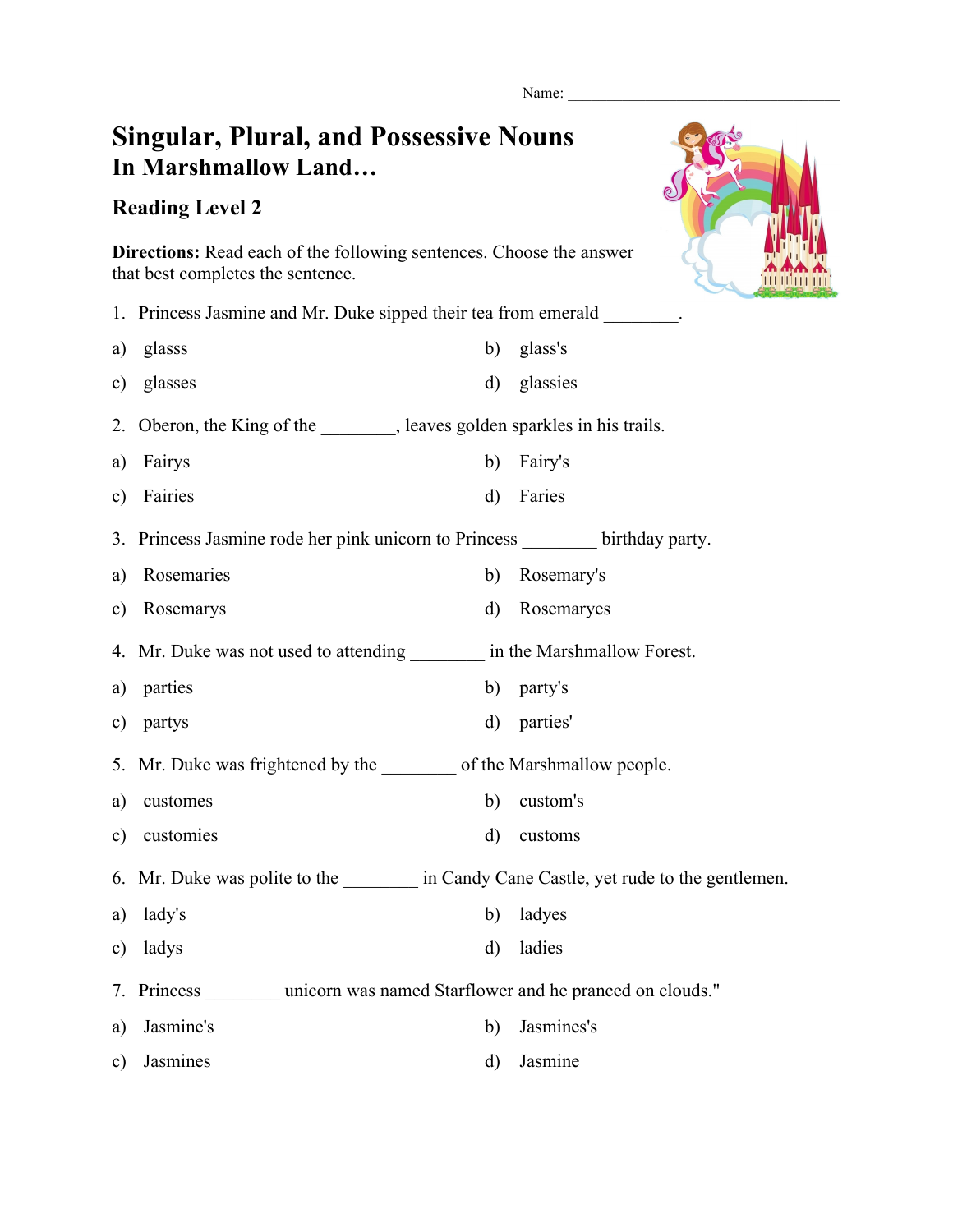|               | 8. Princess Rosemary danced through sugar __________ on the peak of Mount Brownie.                 |              |                                                                          |  |
|---------------|----------------------------------------------------------------------------------------------------|--------------|--------------------------------------------------------------------------|--|
| a)            | snowflakes's                                                                                       | b)           | snowflake's                                                              |  |
| c)            | snowflakes                                                                                         | $\mathbf{d}$ | snowflakes'                                                              |  |
|               | 9. Mr. Peppermint and Ms. Caramel ate their ________ by the Vanilla River.                         |              |                                                                          |  |
| a)            | lunchs                                                                                             | b)           | lunches                                                                  |  |
| $\mathbf{c})$ | lunch's                                                                                            | $\mathbf{d}$ | lunches'                                                                 |  |
| 10.           | Starflower and Princess Jasmine soared through the ___________ and pranced on the candy<br>clouds. |              |                                                                          |  |
| a)            | skyes                                                                                              | b)           | skys                                                                     |  |
| c)            | sky's                                                                                              | $\rm d)$     | skies                                                                    |  |
|               | 11. Prince Peppermint wore purple pants to Wendy the Wicked ________ house.                        |              |                                                                          |  |
| a)            | Witch's                                                                                            | b)           | Witchs                                                                   |  |
| $\mathbf{c})$ | Witches                                                                                            | d)           | Witches's                                                                |  |
|               | 12. Princess Jasmine admired Queen _________ caramel dress.                                        |              |                                                                          |  |
| a)            | Custards                                                                                           | b)           | Custard's                                                                |  |
| $\mathbf{c})$ | Custardes                                                                                          | $\mathbf{d}$ | Custard                                                                  |  |
|               | 13. Gary the Gumdrop grew unpleasant after getting lost under one of the royal ________.           |              |                                                                          |  |
| a)            | couchs                                                                                             | b)           | couch's                                                                  |  |
| $\mathbf{c})$ | couches                                                                                            | d)           | couches'                                                                 |  |
| 14.           | jelly beans.                                                                                       |              |                                                                          |  |
| a)            | pocket's                                                                                           | b)           | pocketes                                                                 |  |
| c)            | pockets'                                                                                           | $\mathbf{d}$ | pockets                                                                  |  |
| 15.           | the soda storm started.                                                                            |              | Mr. Duke and Gary the Gumdrop were climbing the of Mount Cake Shake when |  |
| a)            | cliffes                                                                                            | b)           | cliffs                                                                   |  |
| $\mathbf{c})$ | cliffies                                                                                           | d)           | cliffs                                                                   |  |
|               | Princess Jasmine fed fresh _________ to her unicorn.<br>16.                                        |              |                                                                          |  |
| a)            | strawberries                                                                                       | b)           | strawberrys                                                              |  |
| $\mathbf{c})$ | strawberry's                                                                                       | $\rm d)$     | strawberryes                                                             |  |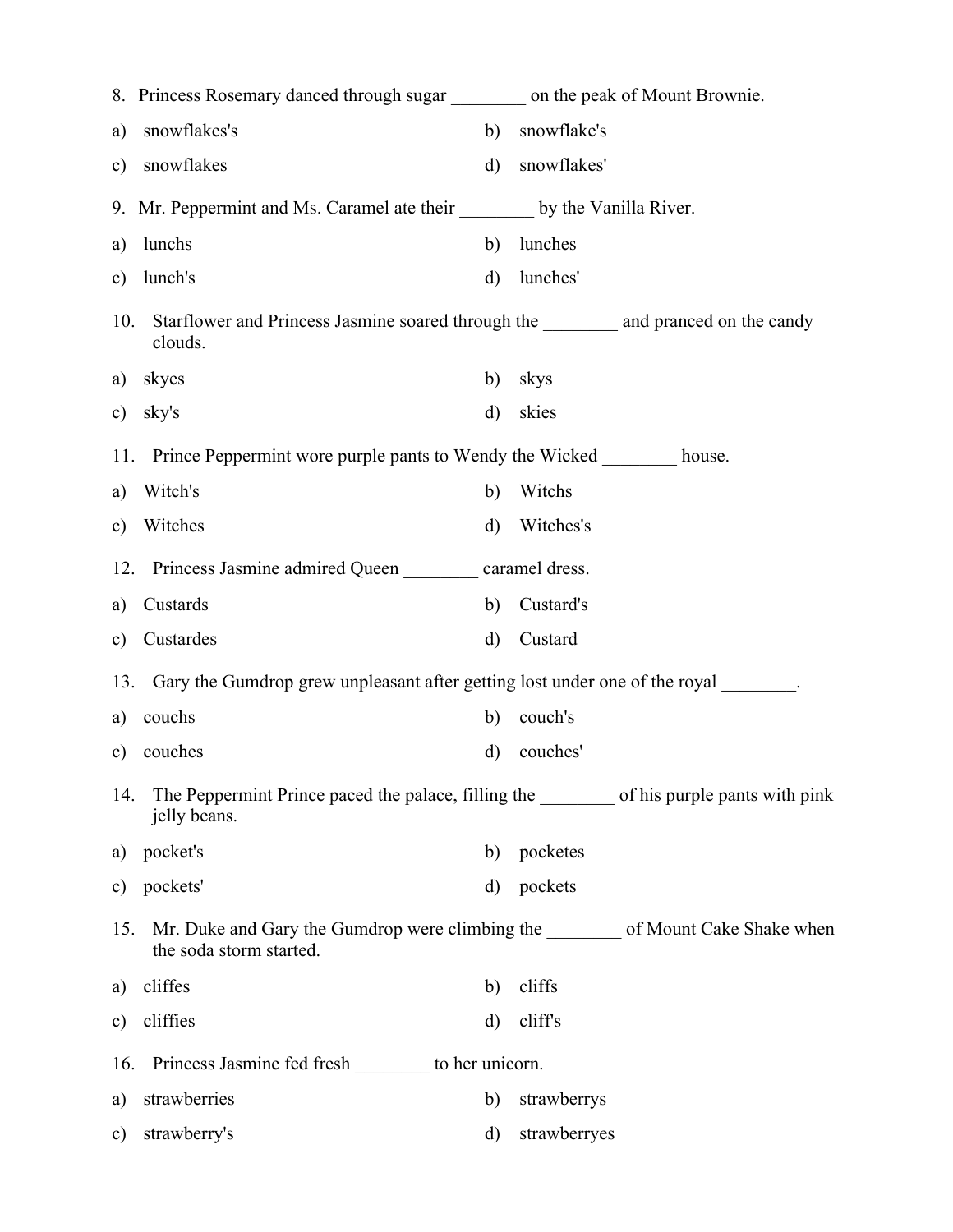|               | 17. Licorice Chris rode his dark unicorn over empty candy ________.                                            |              |           |  |  |
|---------------|----------------------------------------------------------------------------------------------------------------|--------------|-----------|--|--|
| a)            | box's                                                                                                          | b)           | boxes'    |  |  |
| c)            | boxes                                                                                                          | $\mathbf{d}$ | boxs      |  |  |
|               | 18. My father was one of the wood _________ who came from the Peppermint Forest.                               |              |           |  |  |
| a)            | cutter's                                                                                                       | b)           | cutters   |  |  |
| $\mathbf{c})$ | cutter                                                                                                         | $\mathbf{d}$ | cutteres  |  |  |
| 19.           | Princess Jasmine tiptoed through the crunchy __________ of Candy Cane Castle so as not to<br>wake King Cookie. |              |           |  |  |
|               | a) halls                                                                                                       | b)           | halles    |  |  |
| c)            | hall's                                                                                                         | $\mathbf{d}$ | halls's   |  |  |
|               | 20. Mr. Duke fell into one of the chocolate _________ in the Brownie Valley.                                   |              |           |  |  |
| a)            | volcanoes                                                                                                      | b)           | volcano's |  |  |
| $\mathbf{c})$ | volcanoe's                                                                                                     | $\mathbf{d}$ | volcanos  |  |  |
|               | 21. Licorice Chris fished for gummy fish under the second of Cavity Caverns.                                   |              |           |  |  |
| a)            | bridge's                                                                                                       | b)           | bridgies  |  |  |
| $\mathbf{c})$ | bridges's                                                                                                      | $\rm d)$     | bridges   |  |  |
|               | 22. Use the magic toothbrush to brush to prevent the evil                                                      |              |           |  |  |
| a)            | cavitys                                                                                                        | b)           | cavity's  |  |  |
| $\mathbf{c})$ | cavities                                                                                                       | $\rm d)$     | cavityes  |  |  |
| 23.           | Princess Rosemary was guarded by King ________ men when she went through the<br>Marshmallow Marsh.             |              |           |  |  |
| a)            | Cookies's                                                                                                      | b)           | Cookie's  |  |  |
| $\mathbf{c})$ | Cookies                                                                                                        | $\mathbf{d}$ | Cookys    |  |  |
|               | 24. Gary the Gumdrop spit plum __________ into the depths of Taffy Island's lumpiest salt pit.                 |              |           |  |  |
| a)            | pits'                                                                                                          | b)           | pits      |  |  |
| $\mathbf{c})$ | pit's                                                                                                          | $\mathbf{d}$ | pites     |  |  |
| 25.           | Oberon led the fairy __________ in a dance on a candy dandelion.                                               |              |           |  |  |
| a)            | prince's                                                                                                       | b)           | princies  |  |  |
| $\mathbf{c})$ | princes's                                                                                                      | d)           | princes   |  |  |